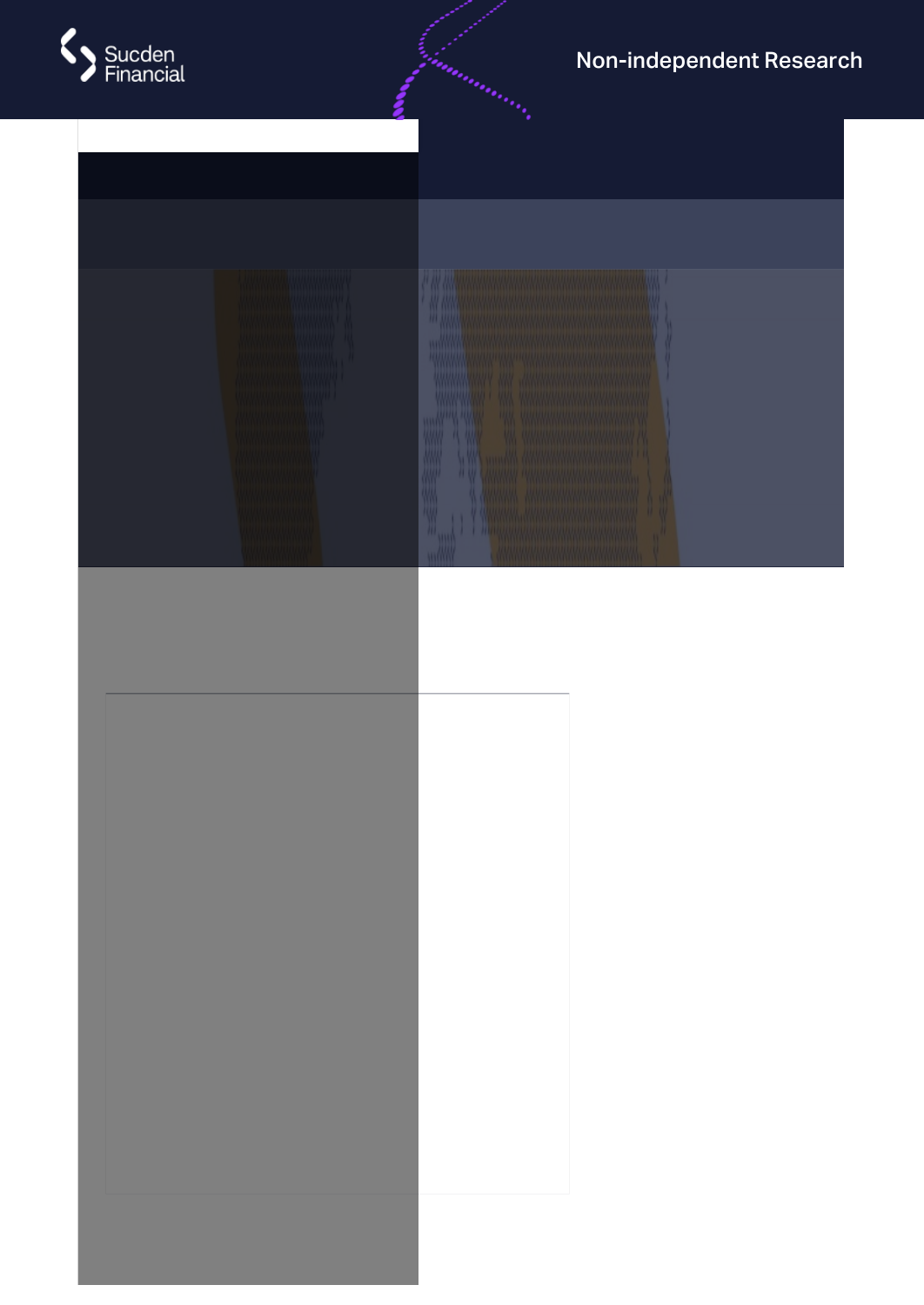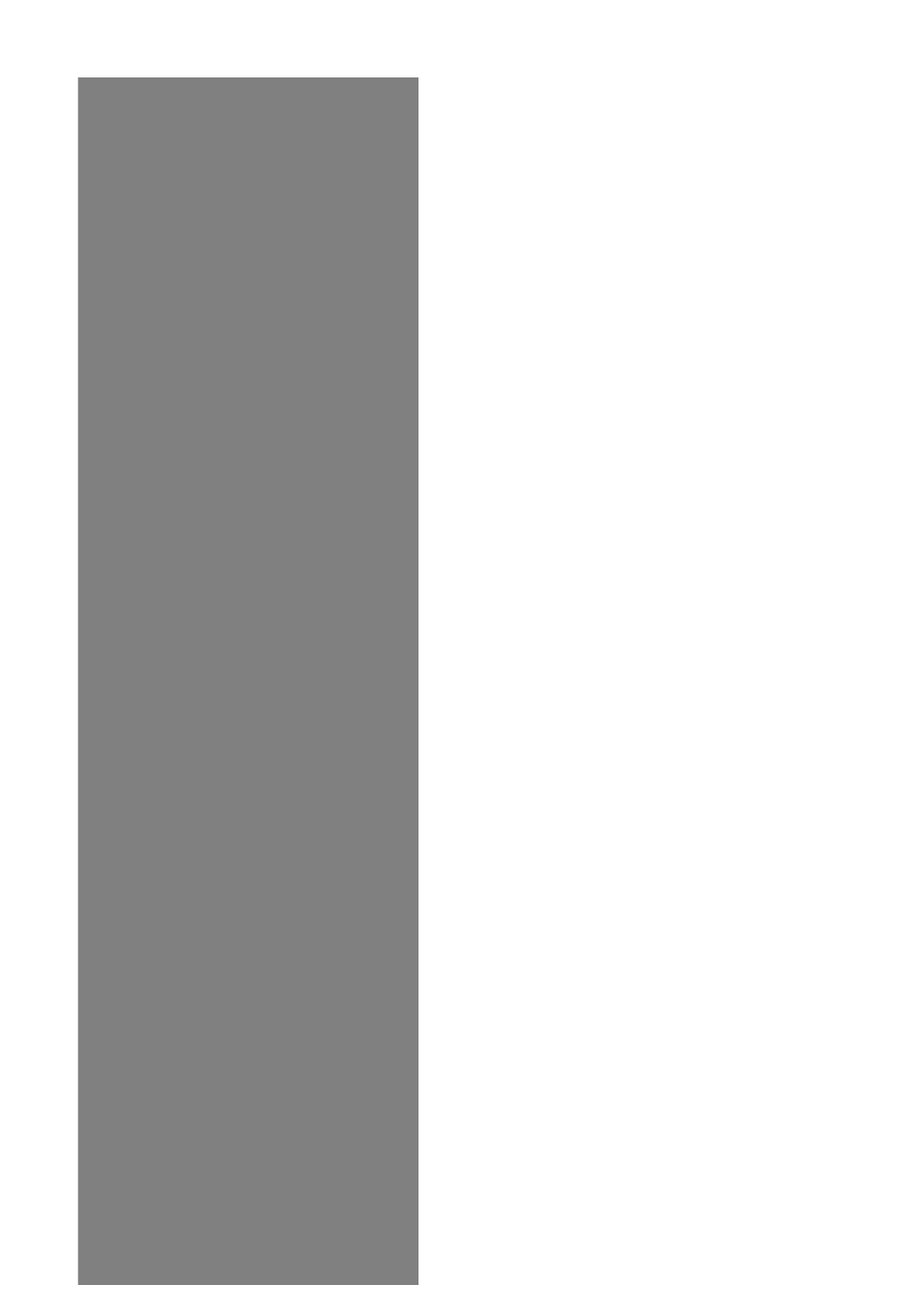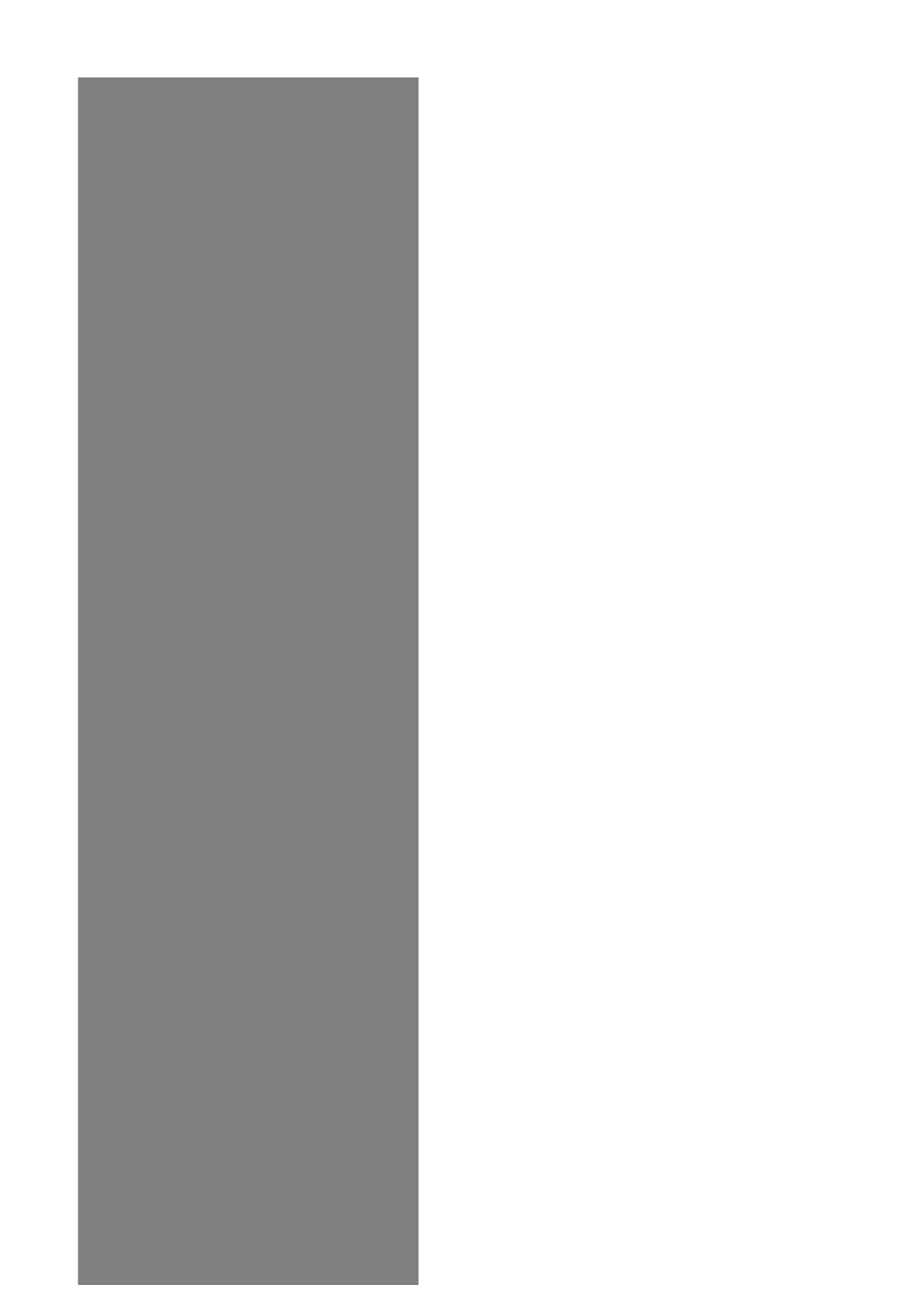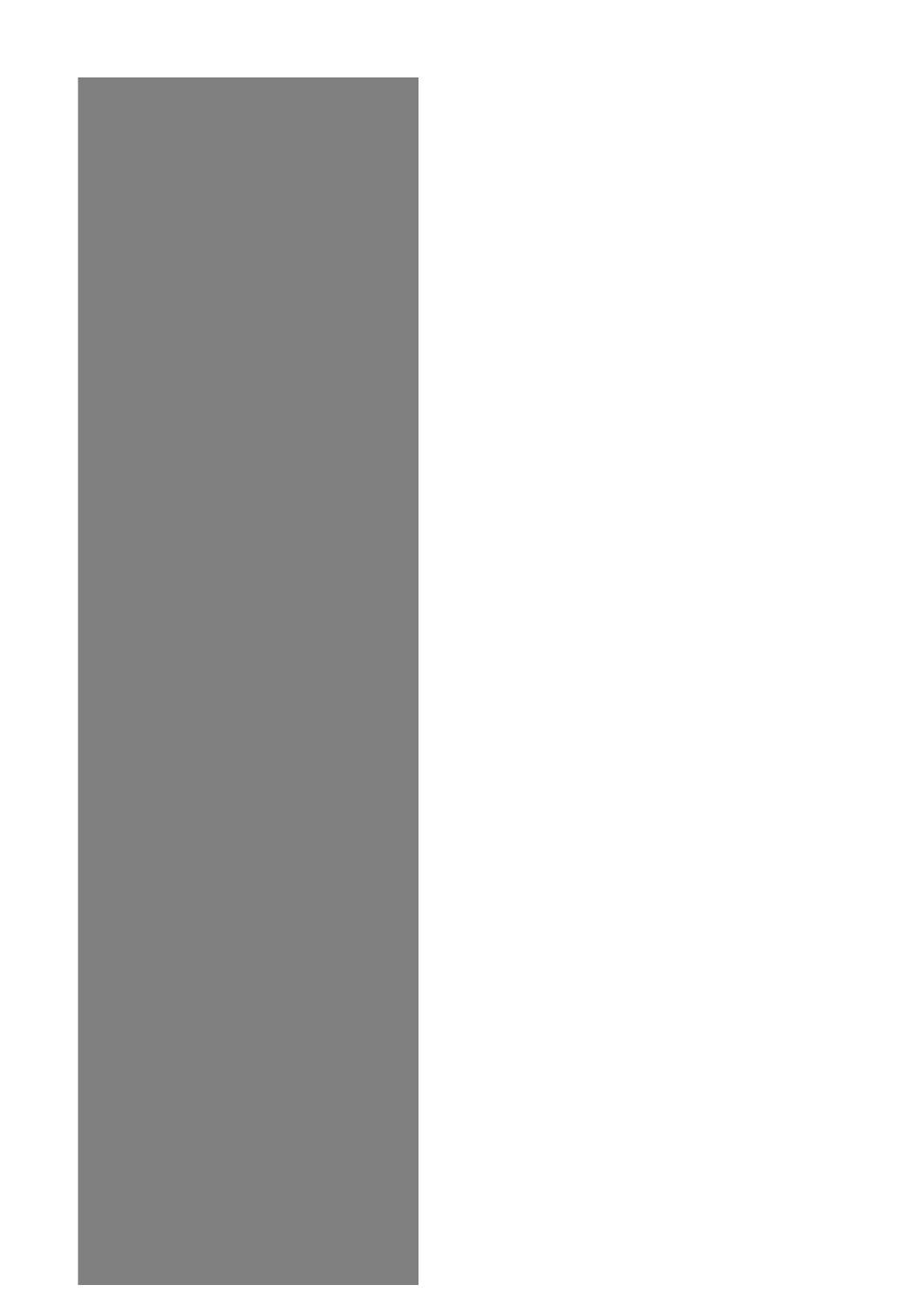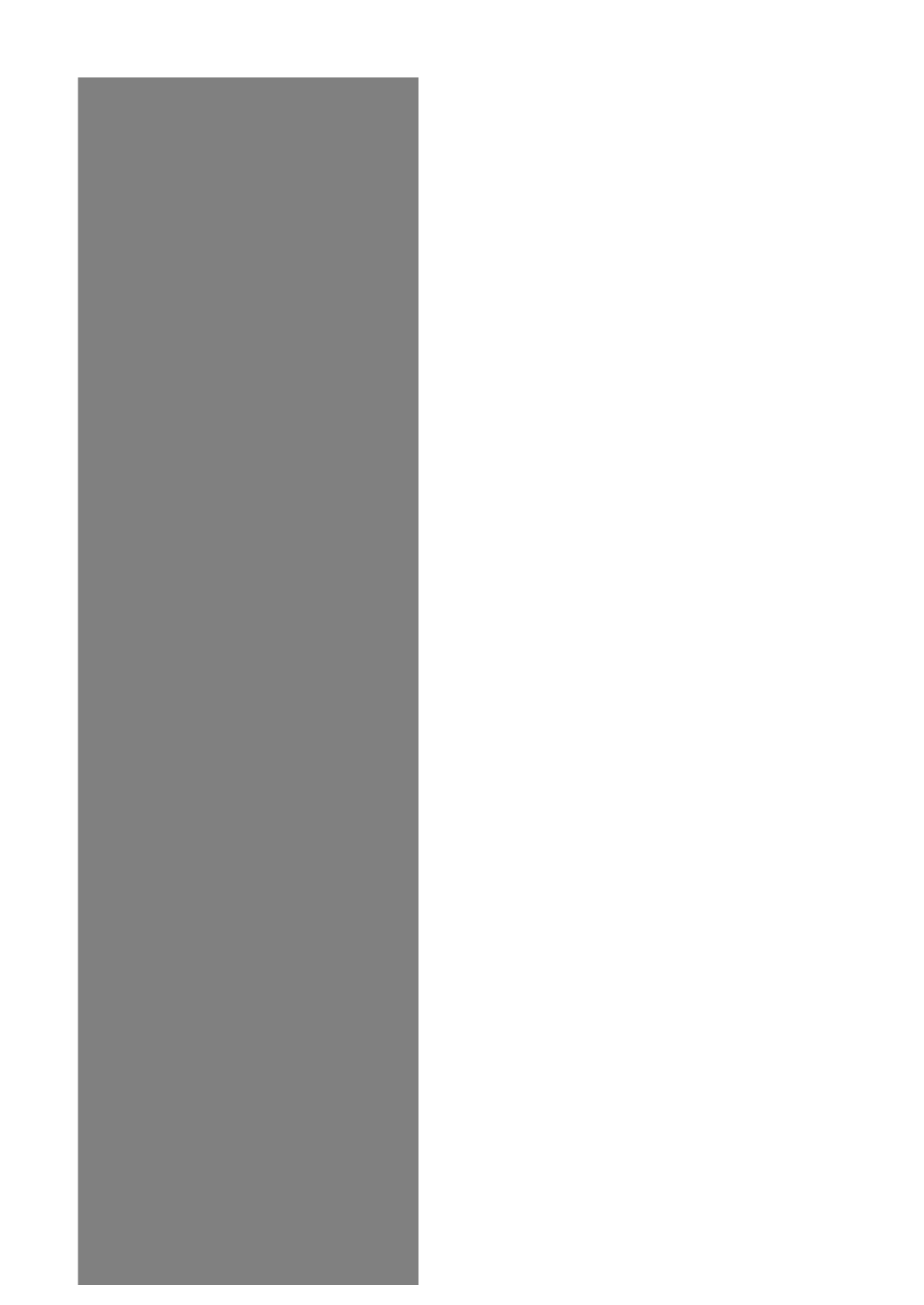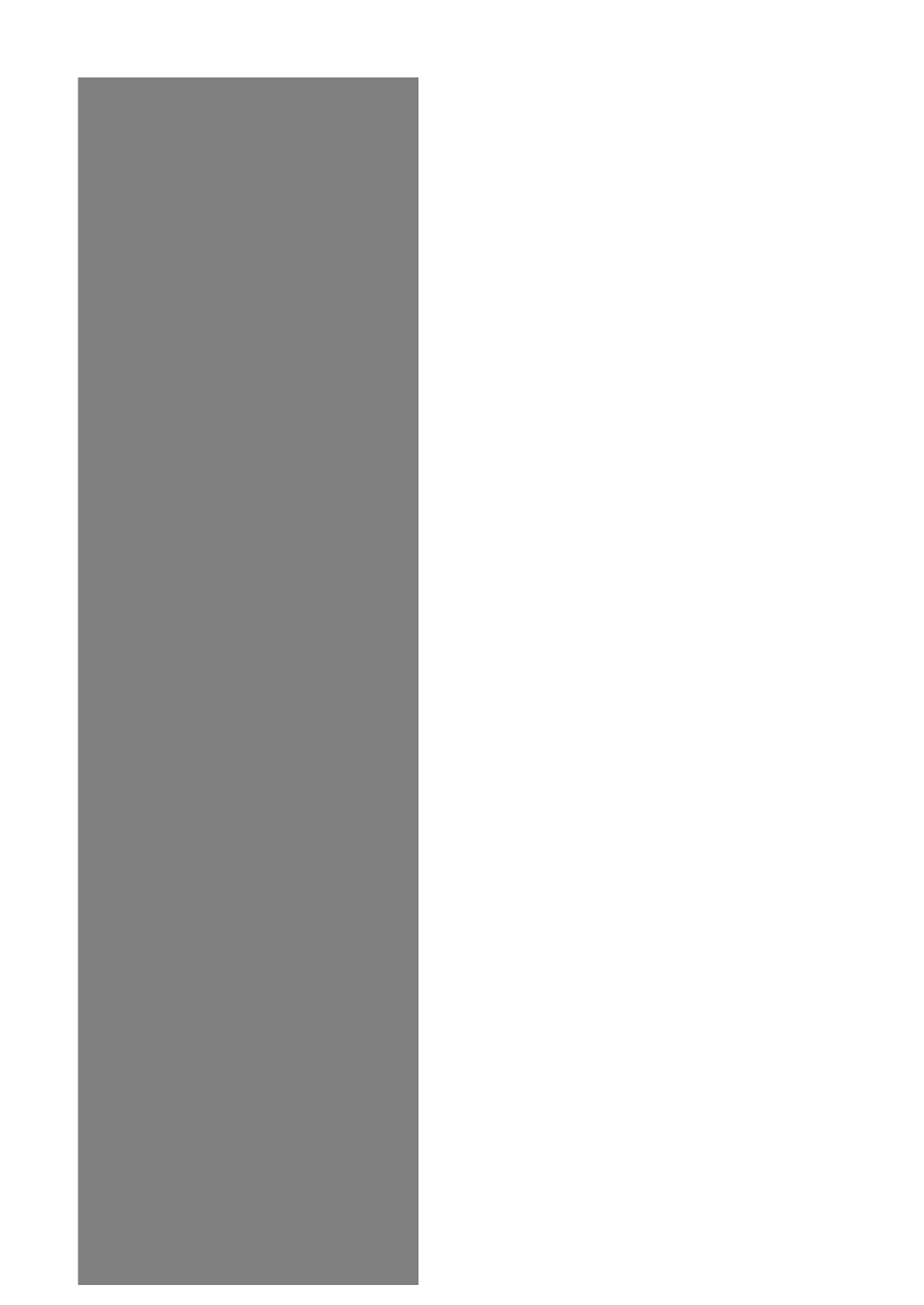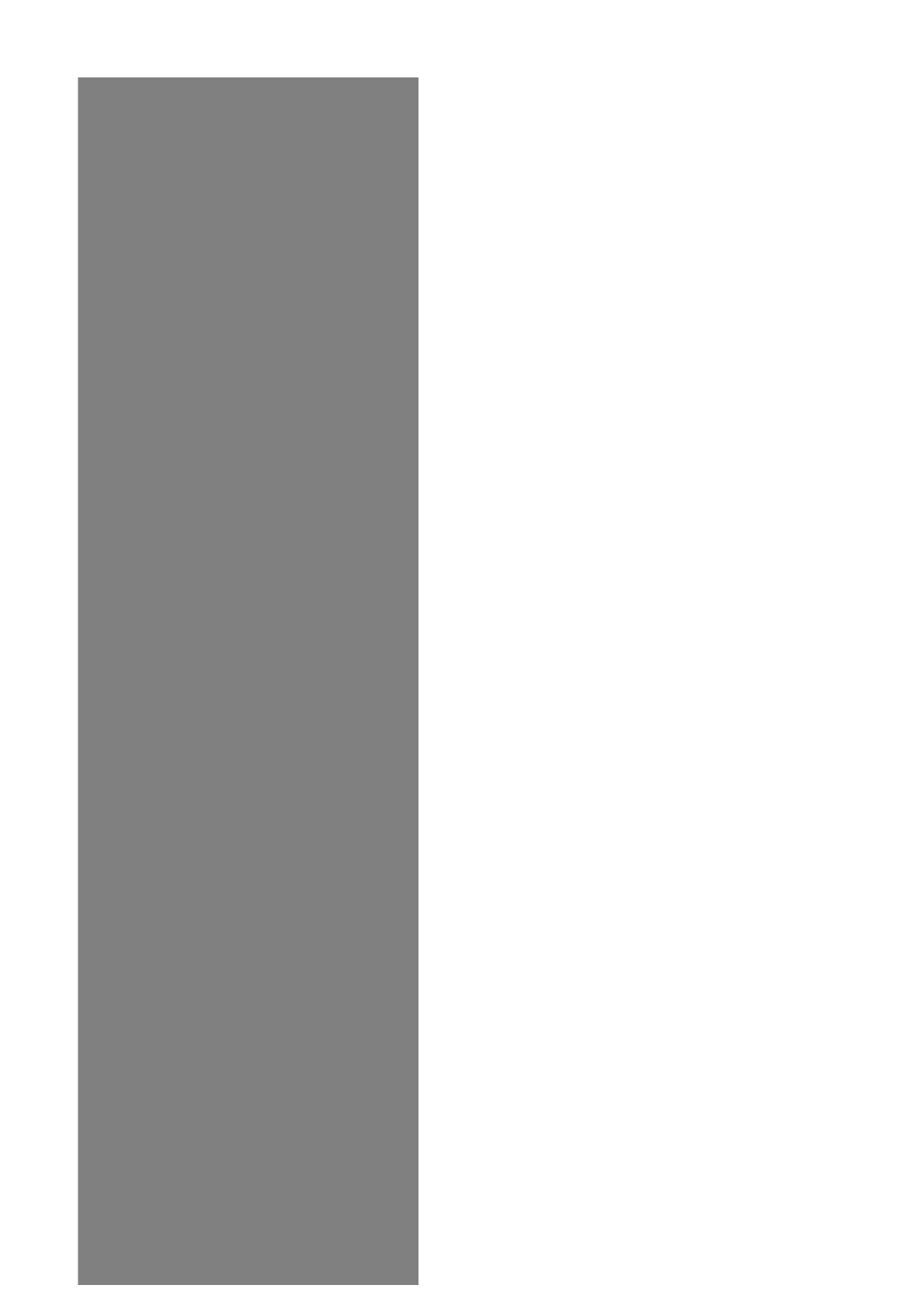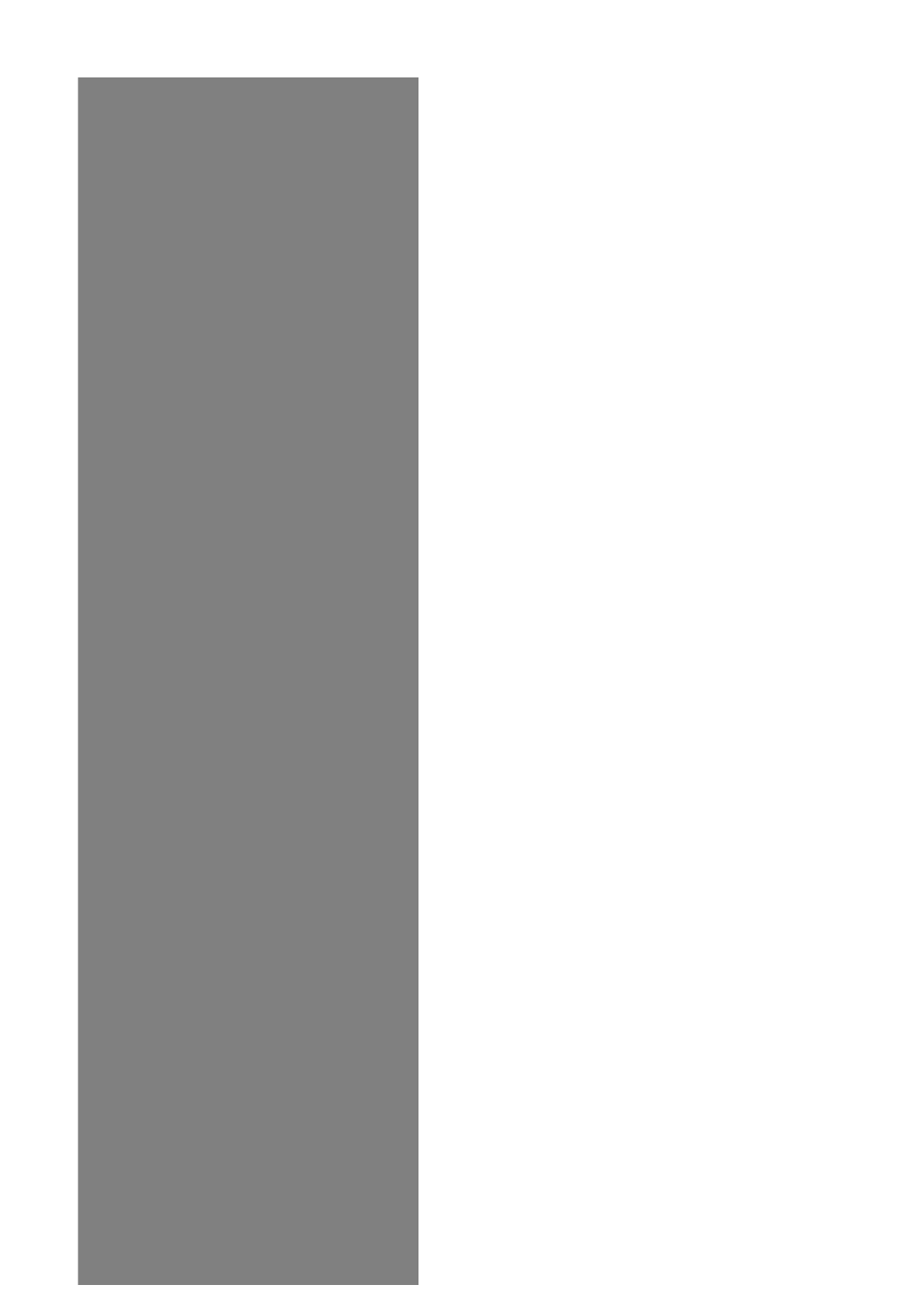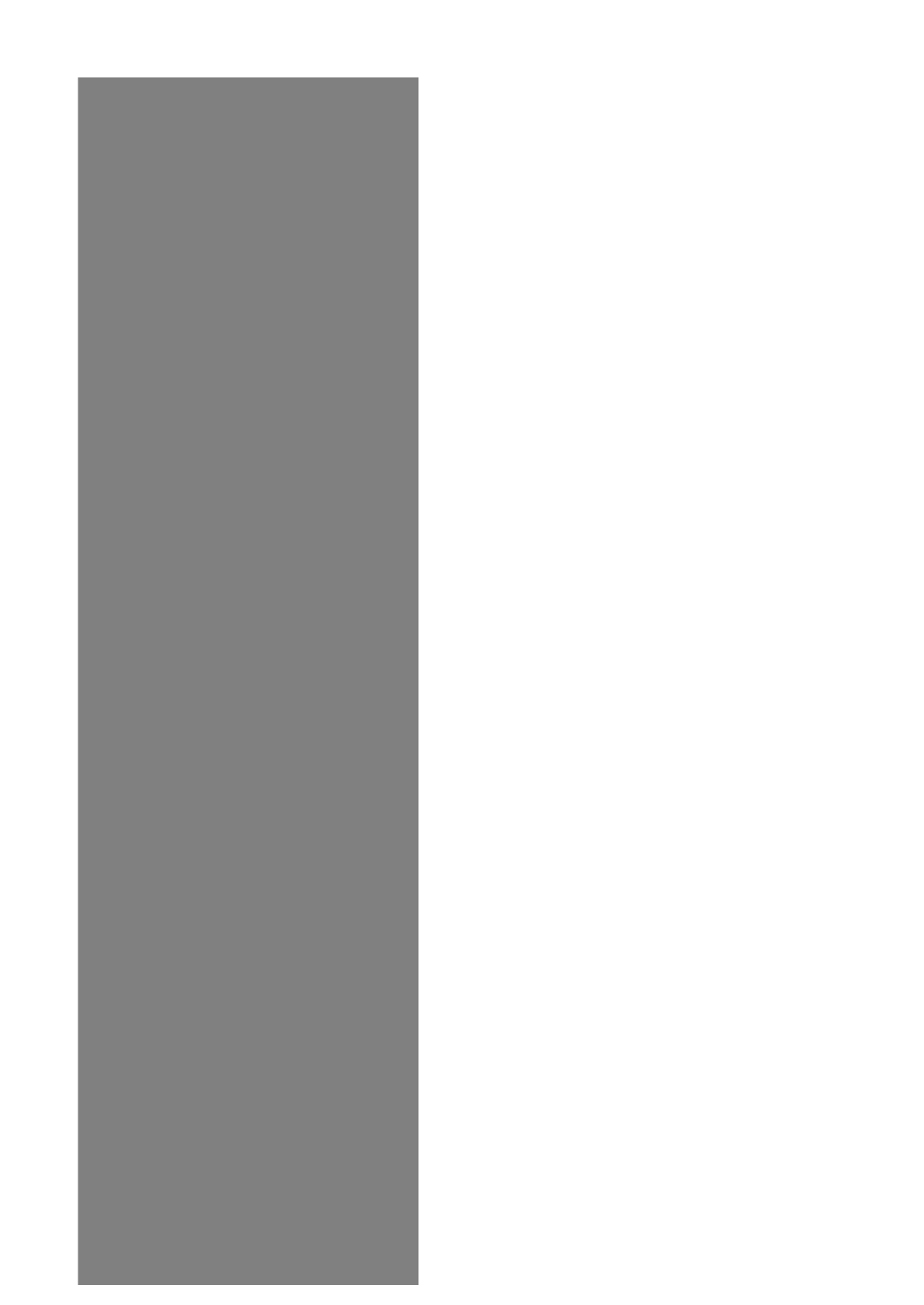| <b>CONTENTS</b> |  |
|-----------------|--|
|                 |  |
|                 |  |
|                 |  |
|                 |  |

### DISCLAIMER

The material in this report has been issued in the United Kingdom by Sucden Financial Limited ("Sucden") which is incorporated in England and Wales with company number 1095841. Sucden's registered office is: Plantation Place South, 60 Great Tower Street, London, EC3R 5AZ. Sucden is authorised and regulated by the Financial Conduct Authority.

This is a marketing communication. Forecasts are not a reliable indicator of future performance. The information in this report is provided solely for informational purposes and should not be regarded as a recommendation to buy, sell or otherwise deal in any particular investment.

Please be aware that, where any views have been expressed in this report, the author of this report may have had many, varied views over the past 12 months, including contrary views. A large number of views are being generated at all times and these may change quickly. Any valuations or underlying assumptions made are solely based upon the author's market knowledge and experience. Please contact the author should you require a copy of any previous reports for comparative purposes. Furthermore, the information in this report has not been prepared in accordance with legal requirements designed to promote the independence of investment research. All information in this report is obtained from sources believed to be reliable and we make no representation as to its completeness or accuracy. This report is not subject to any prohibition on dealing ahead of the dissemination of investment research. Accordingly, the information may have been acted upon by us for our own purposes and has not been procured for the exclusive benefit of customers. Sucden Financial believes that the information contained within this report is already in the public domain.

Private customers should not invest in these products unless they are satisfied that the products are suitable for them and they have sought [professional](https://www.sucdenfinancial.com/risk-warning-and-disclaimers/) advice. Please read our full risk warnings and disclaimers.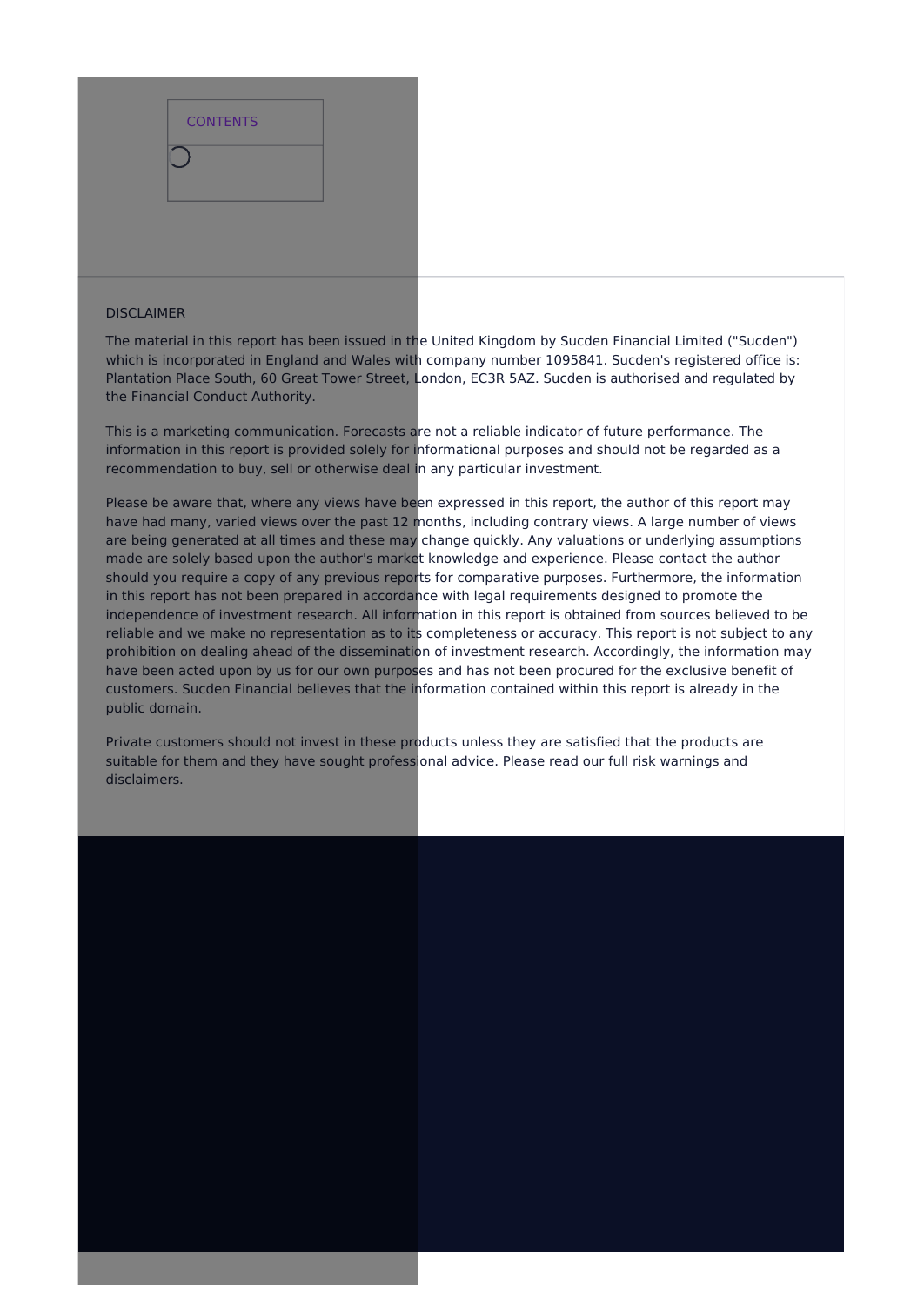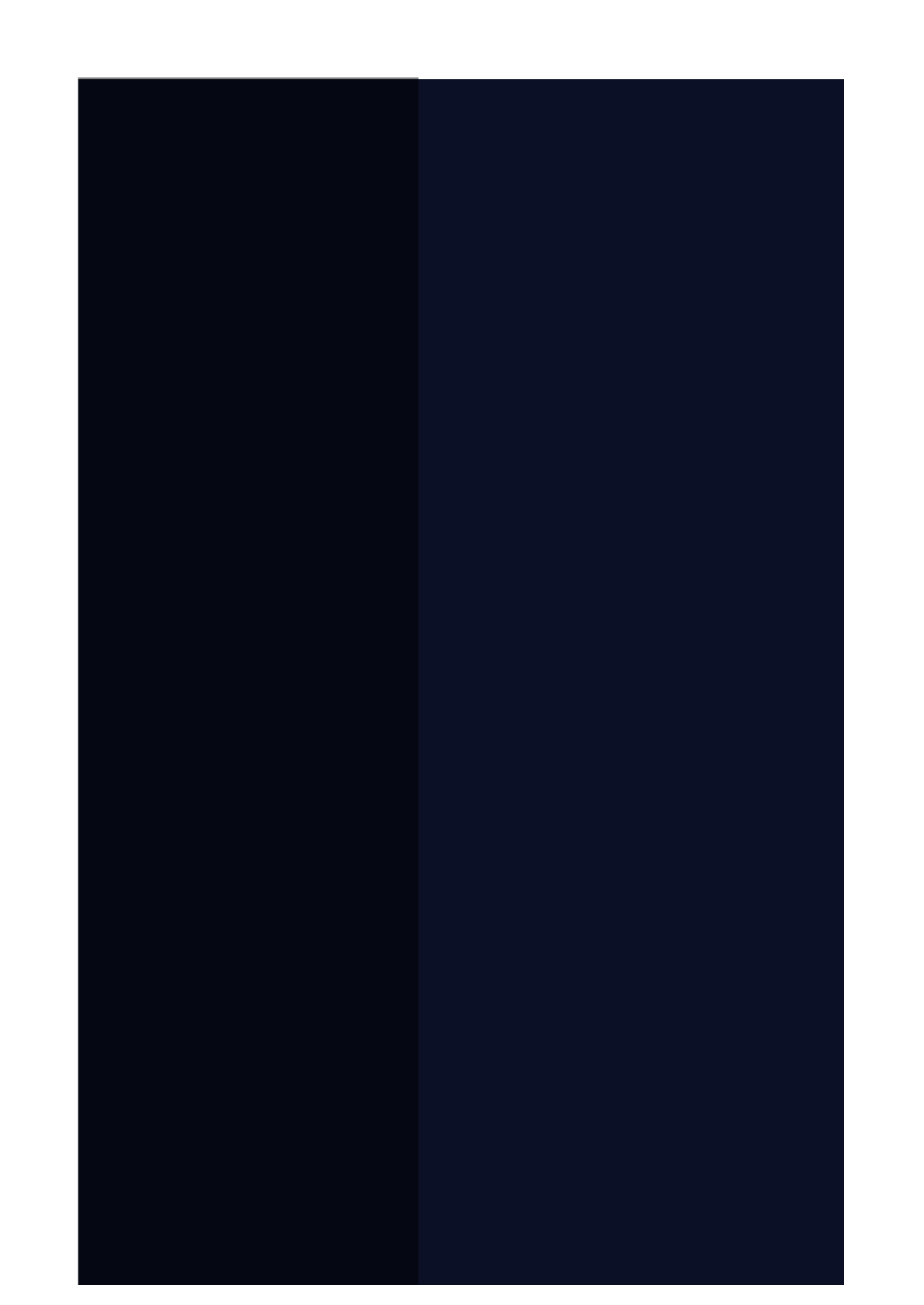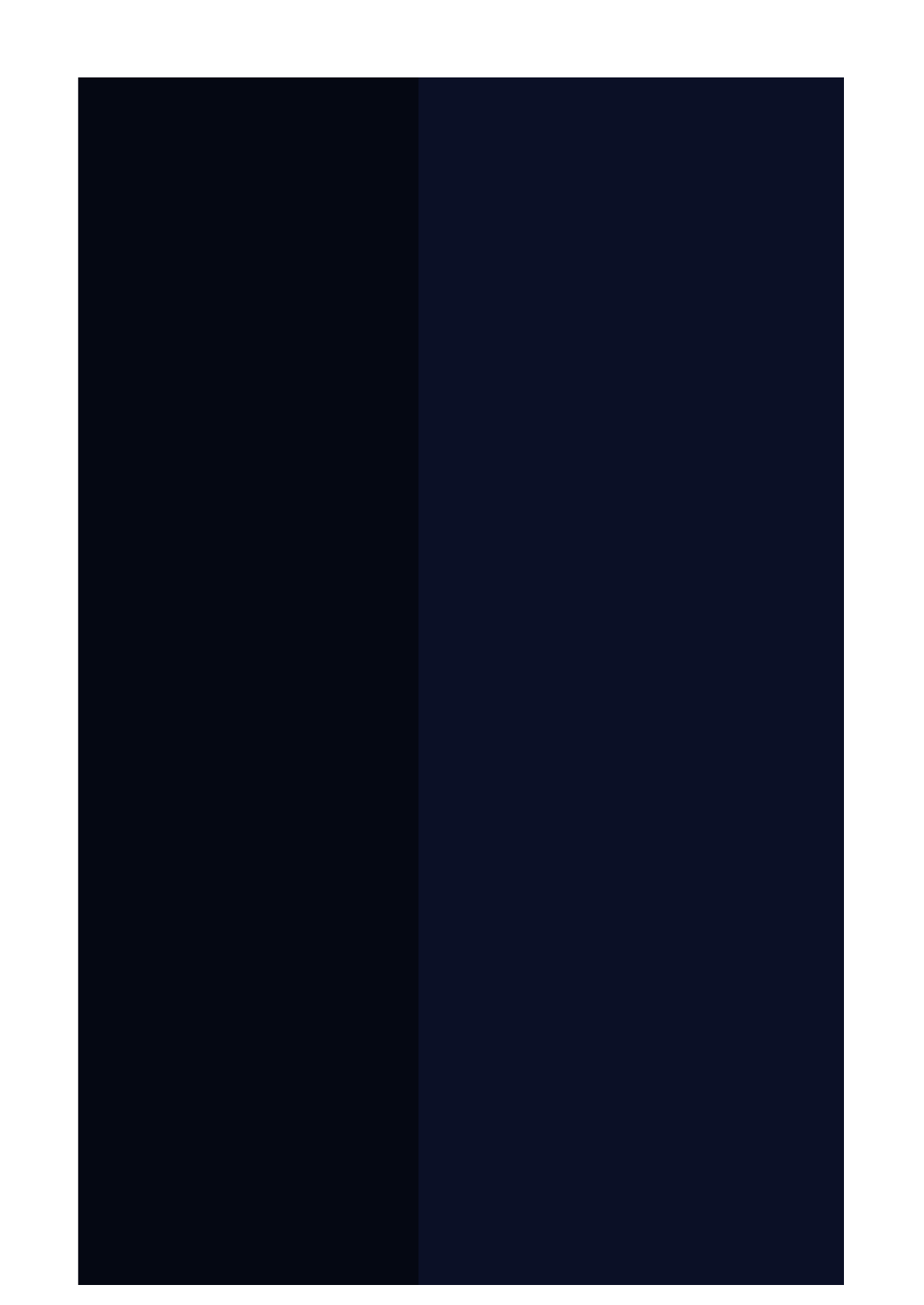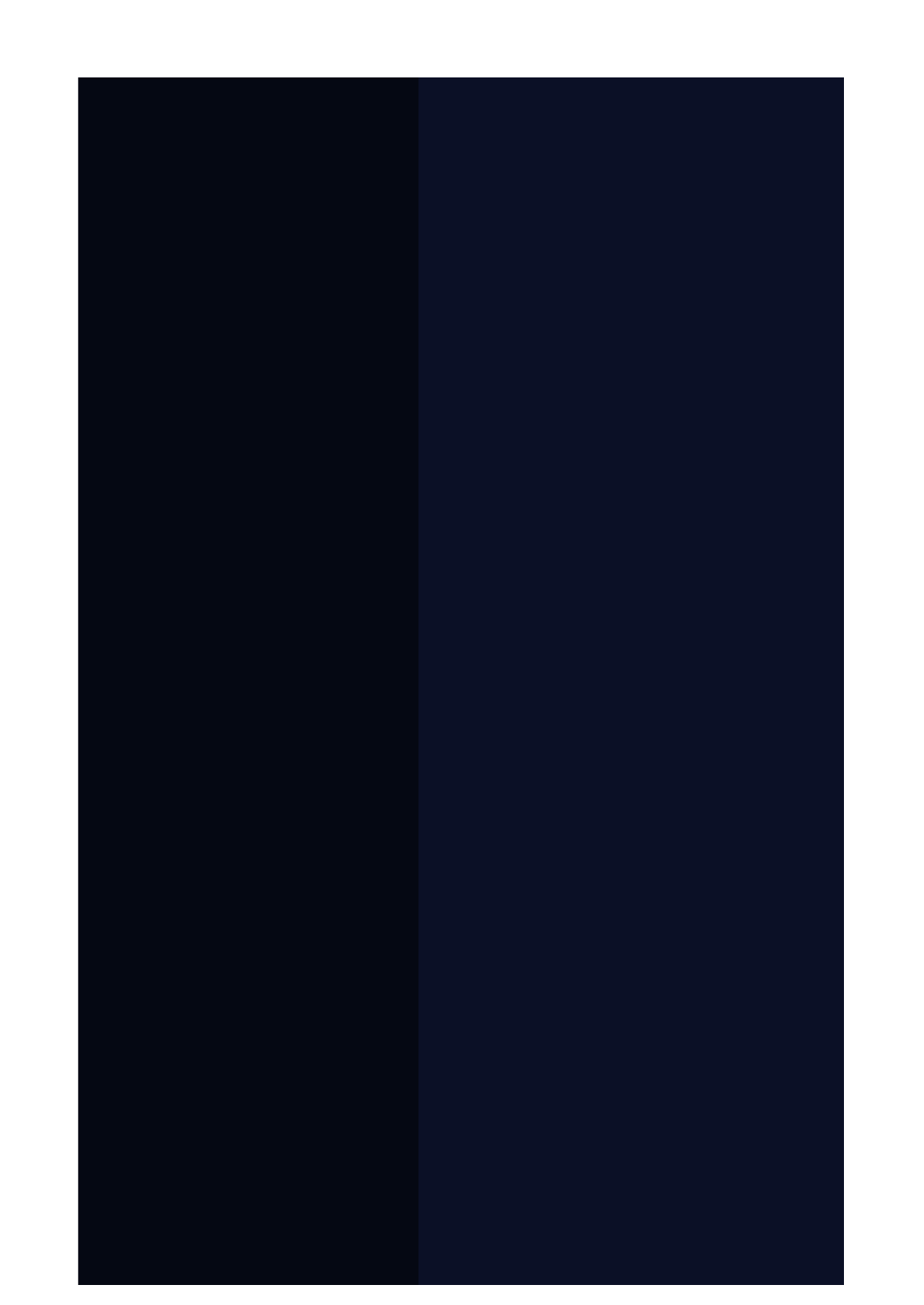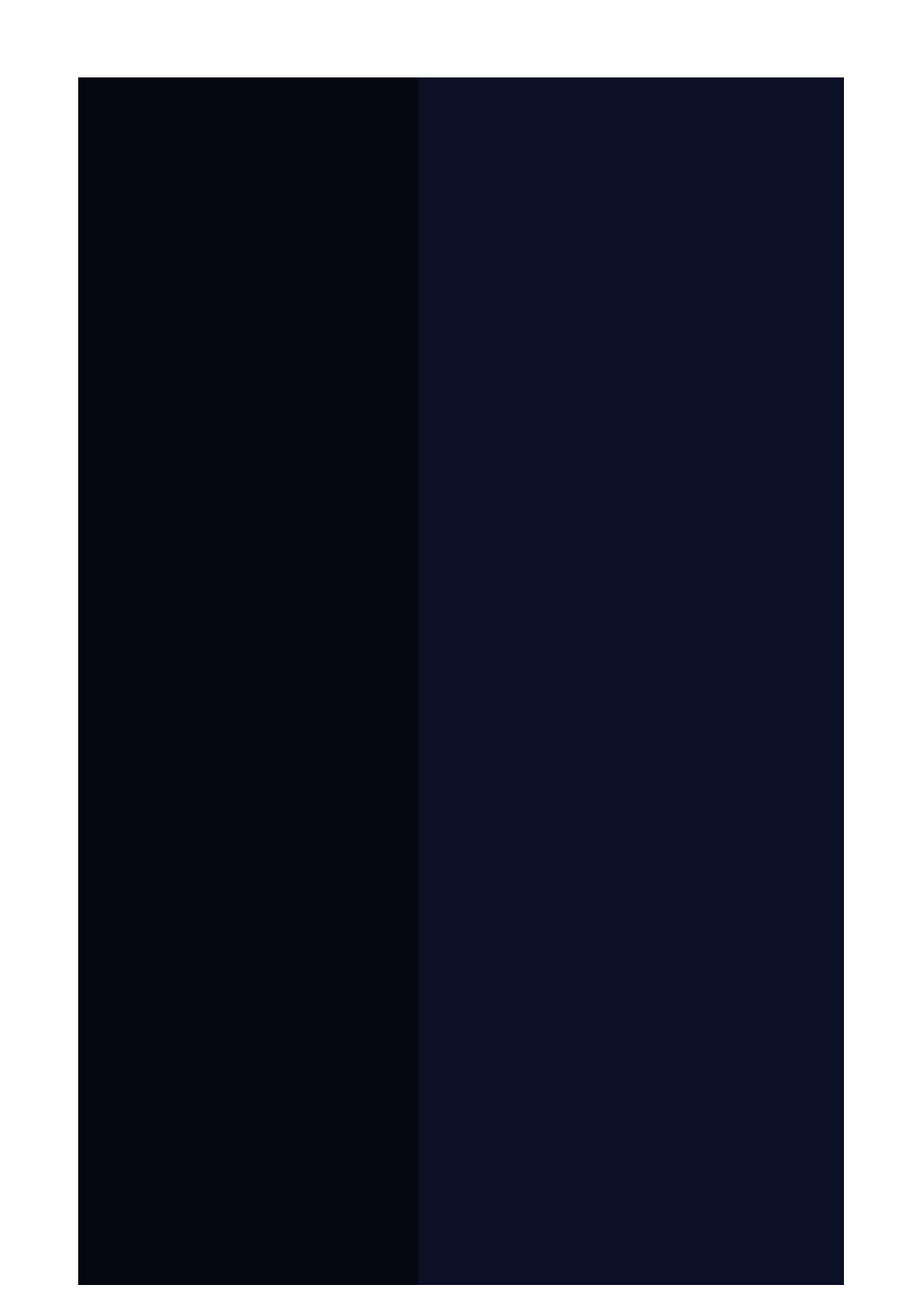# Get in touch

Follow us on Follow us on Twitter LinkedInin [ABOUT](https://www.sucdenfinancial.com/en/about/) [MARKETS](https://www.sucdenfinancial.com/en/markets/) [SOLUTIONS](https://www.sucdenfinancial.com/en/solutions/) [REPORTS](https://www.sucdenfinancial.com/en/reports/) [NEWSROOM](https://www.sucdenfinancial.com/en/newsroom/)

Sucden Financial Limited is authorised and regulated by the Financial Conduct Authority.